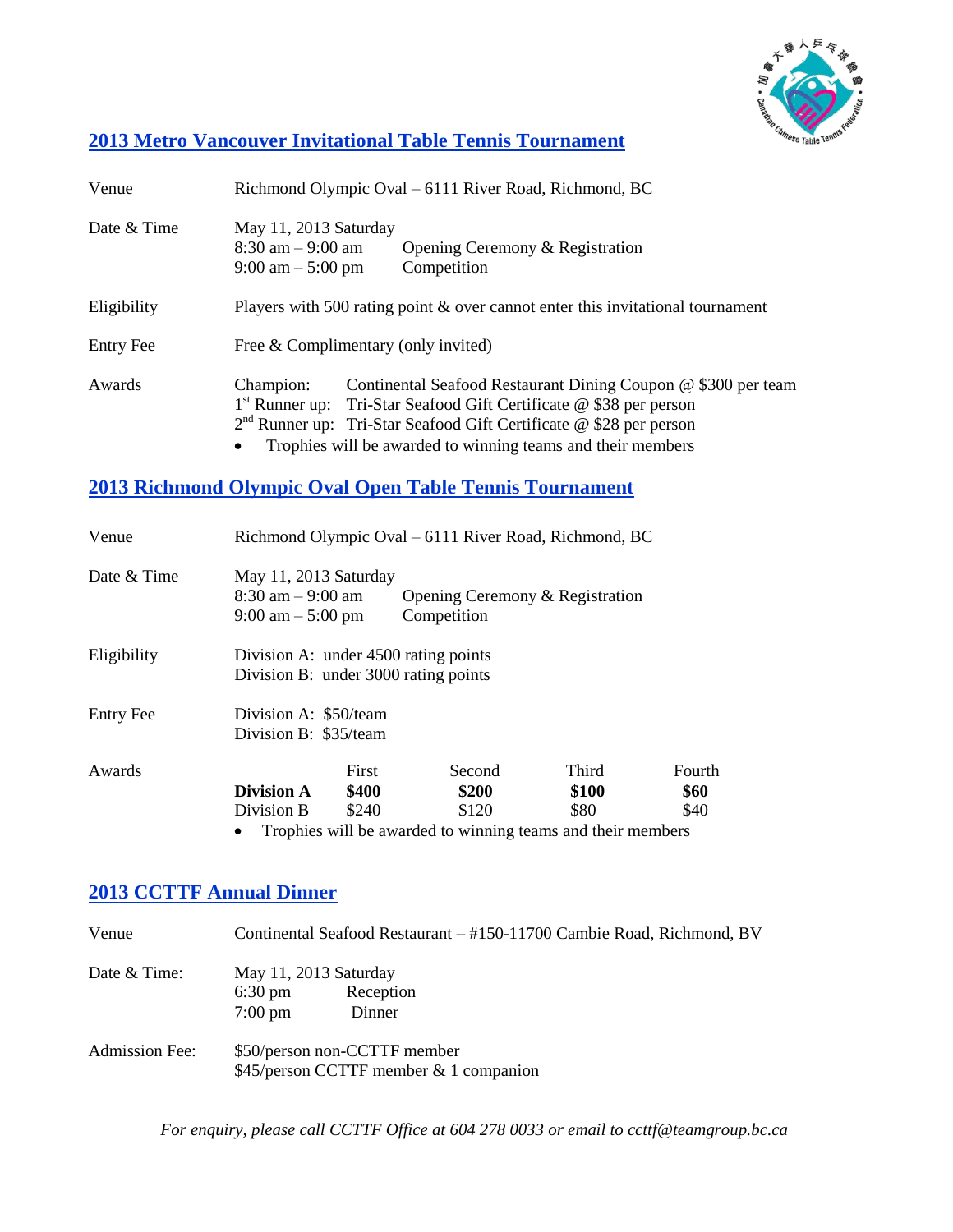

# 2013 大温区乒乓球邀请赛

场地 列治文速滑馆 – 6111 River Road, Richmond, BC

- 日期/时间 2013 年 5 月 11 日 星期六 8:30 am – 9:00 am 登记/开幕致词 9:00 am – 5:00 pm 比赛
- 参赛资格 500 分或以上的球员不准参加此邀请赛
- 报名费 免费(仅限被邀请者)
- 奖品 冠军: 幸运海鲜酒家餐券 \$300 (每队) 亚军: 三星海鲜礼券 \$38(每人) 季军: 三星海鲜礼券 \$28(每人)
	- 胜出球队及其队员均可获颁发奖杯一座

## 2013 列治文速滑馆乒乓球公开赛

| 场地    |                            | 列治文速滑馆 - 6111 River Road, Richmond, BC                                                                       |                                              |                      |                     |
|-------|----------------------------|--------------------------------------------------------------------------------------------------------------|----------------------------------------------|----------------------|---------------------|
| 日期/时间 |                            | 2013年5月11日星期六<br>登记/开幕致词<br>$8:30 \text{ am} - 9:00 \text{ am}$<br>比赛<br>$9:00 \text{ am} - 5:00 \text{ pm}$ |                                              |                      |                     |
| 参赛资格  | A组: 4500 以下<br>B组: 3000 以下 |                                                                                                              |                                              |                      |                     |
| 报名费   | A 组:<br>$B \nsubseteq$ :   | 每队 \$50<br>每队 \$35                                                                                           |                                              |                      |                     |
| 奖品    | A 组<br>B 组                 | 第一名<br>\$400<br>\$240                                                                                        | 第二名<br>\$200<br>\$120<br>脏山武队 私甘队 具拓式朱颂尖波扩三帝 | 第三名<br>\$100<br>\$80 | 第四名<br>\$60<br>\$40 |

肚出球队及共队贝玛可获测及关怀一座

## 2013 加拿大华人乒乓球总会 周年晚宴

| 场地    | 幸运海鲜酒家 - #150-11700 Cambie Road, Richmond, BC        |
|-------|------------------------------------------------------|
| 日期/时间 | 2013年5月11日 星期六<br>6:30 pm 接待<br>$7:00 \text{ pm}$ 晚宴 |
| 费用    | 非会员每人 \$50 / 会员每人 \$45 (一位同伴可享同等优惠价)                 |